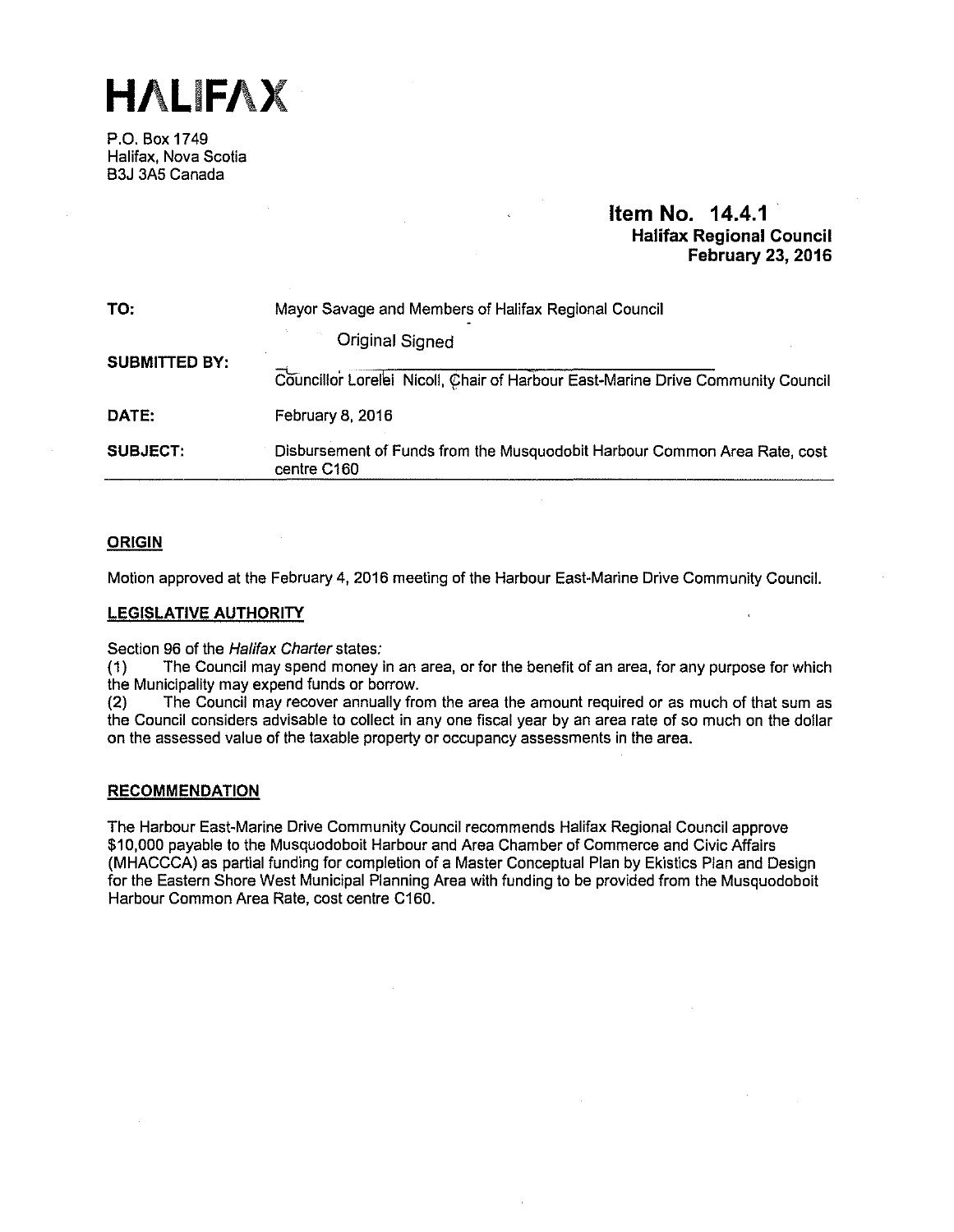Disbursement of Funds from the Musquodobit Harbour Common Area Rate

**Council Report -2- February** 23, **2016** 

## **BACKGROUND/ DISCUSSION**

This motion was received as an added item on January 29, 2016.

### **FINANCIAL IMPLICATIONS**

\$9,961.49 was collected in 2015 for the Musquodoboit Harbour Common Area Rate. Combined with \$22,282.28 of unspent surplus from prior years, there is a total of \$32,243. 77 in funds available from this area rate. If the recommendation in this report is approved, the balance remaining will be \$22,243.77. Therefore, there is no impact on the approved Operating Budget funded from the general tax rates, and no impact on the approved Capital Budget.

# **COMMUNITY ENGAGEMENT**

Harbour East-Marine Drive Community Council is comprised of five duly elected members of Council. Meetings are held monthly and are open to the public, unless otherwise stated. Agendas and minutes are available on the web

### **ENVIRONMENTAL IMPLICATIONS**

None identified.

### **ALTERNATIVES**

None Identified.

#### **ATTACHMENTS**

Letter from the Musquodoboit Harbour and Area Chamber of Commerce and Civic Affairs (MHACCCA) requesting \$10,000 in funding from HRM for purpose outlined in this report.

A copy of this report can be obtained on line at http://www.halifax.ca/council/agendasc/cagenda.php then choose the appropriate meeting date, or by contacting the Office of the Municipal Clerk at 902.490.4210, or Fax 902.490.4208.

| Report Prepared by: |  | Cathy Collett, Legislative Assistant, 902.490.6517 |
|---------------------|--|----------------------------------------------------|
|                     |  |                                                    |
|                     |  |                                                    |

Original Signed

Report Approved by:

Snerryll Murphy, Deputy Clerk, 902.490-4211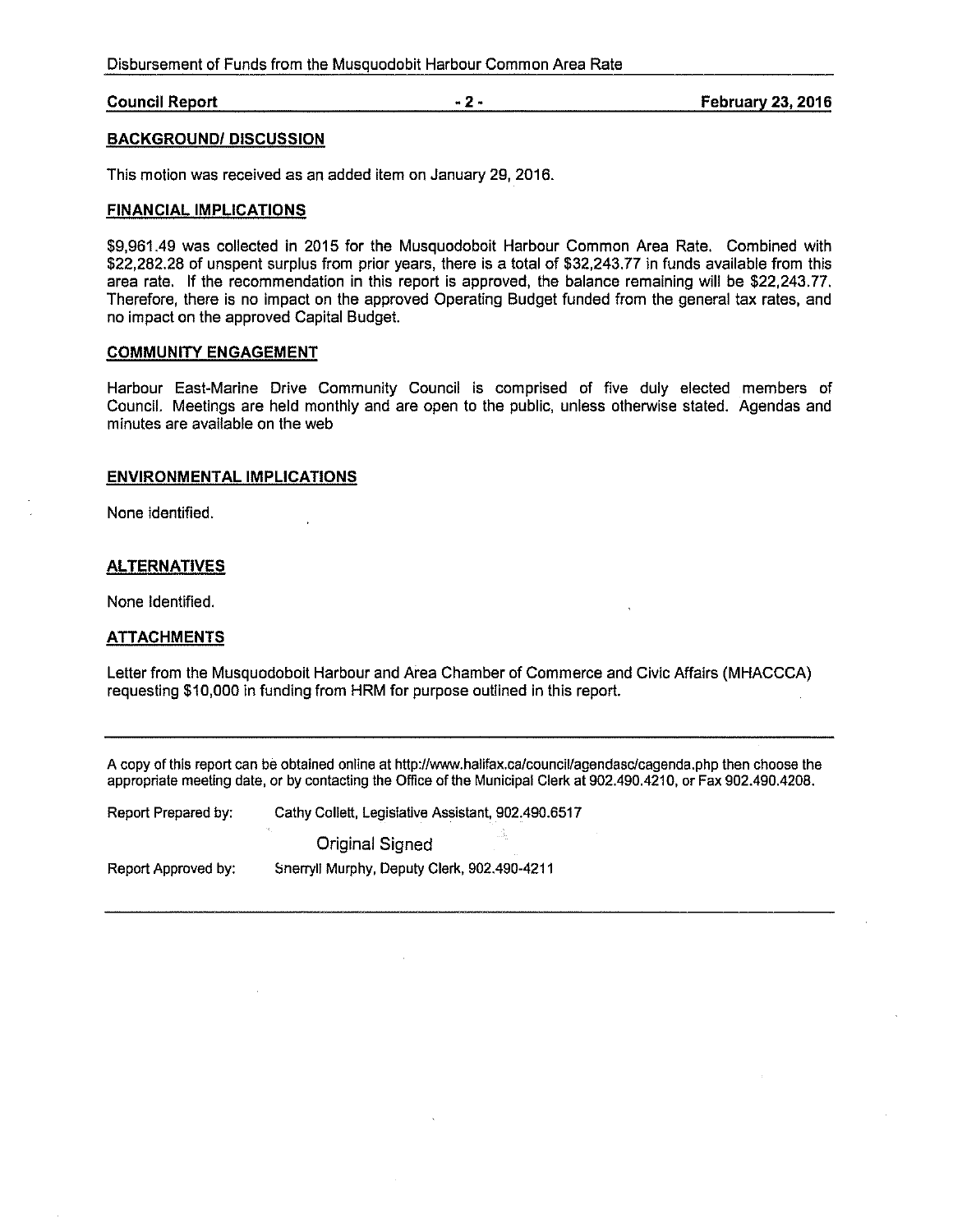

PO Box 213 Musquodoboit Harbour, NS BOJ 2LO

January 27, *<sup>2</sup>* CHAMBER OF COMMERCE & CIVIC AFFAIRS<br>Tanuary 27, 2011 Norking Together for a Better Tomorrow -

Councillor Lorelei Nicoll, Chair Harbour East - Marine Drive Community Council

# Re: Request for Area Rate Funding

Dear Madam Chair:

The Musquodoboit Harbour Chamber of Commerce and Civic Affairs is seeking the support of the Harbour East - Marine Drive Community Council to access area rate funds in the amount of \$10,000 (ten thousand dollars) to be used as partial funding of a Master Conceptual Plan (MCP) proposed by Ekistics Plan and Design. The MCP put forward by Ekistics Plan and Design carries a cost of \$30,920 +HST for Phase I and an additional \$20,040 +HST for Phase II. This request comes on behalf of the communities served by the MHACCCA- Musquodoboit Harbour to West Ship Harbour (as per HRM Municipal Planning Strategy for Eastern Shore West) in consultation with and the full support of our municipal representative Councillor David Hendsbee. The Chamber is also seeking funding for this proposal from the Province of Nova Scotia via our MLA Kevin Murphy and federally through our MP Sean Fraser who has offered his support of our application to an ACOA funding stream. The Chamber is also including community and business raised funds in support of this project.

The Master Conceptual Plan, Phase I and Phase II, will be the visual and financial strategic plan that brings together over 10 years of HRM led and approved community visioning (2005-2007). This body of work was reaffirmed in 2014 via HRM's Check-in document It has been adopted by the Chamber in 2013 as a key document in our mandate to revitalize Musquodoboit Harbour as HRM's sanctioned "rural growth centre", a centre that eastern rural communities rely on for critical core services as they live their daily lives.

At the very heart of this plan is community. The 2007 Visioning document explores all aspects of rural planning building on what currently exists and most importantly identifying what the citizenry sees as what should exist and what could exist if there is a plan for sustainable development. Musquodoboit Harbour already has a well defined sector of basic services (education, health care, HRM Library, RCMP, industrial park, core businesses) as well as being a desirable place to live (since 1996 our area has grown 12.9% based on Community Counts statistics). We have several key elements of recreation infrastructure that are well utilized (rink, HRM fitness centre, trails, beaches, ESDH) that would greatly benefit from a co-hesive plan to upgrade and integrate them more fully into a Master Conceptual Plan that supports all of our residents along the continuwn.

Musquodoboit Harbour and surrounding commuities enjoy a broad range of age groups – youth, seniors, families, retirees – all of whom are looking for a broad range of accessible, inclusive and varied recreational activities within a reasonable proximity to their homes. Through the Ekistics Plan and Design community consultation process, we will produce a Master Conceptual Plan that follows realistic best practices such as the recently released Province of Nova Scotia, Department of Health and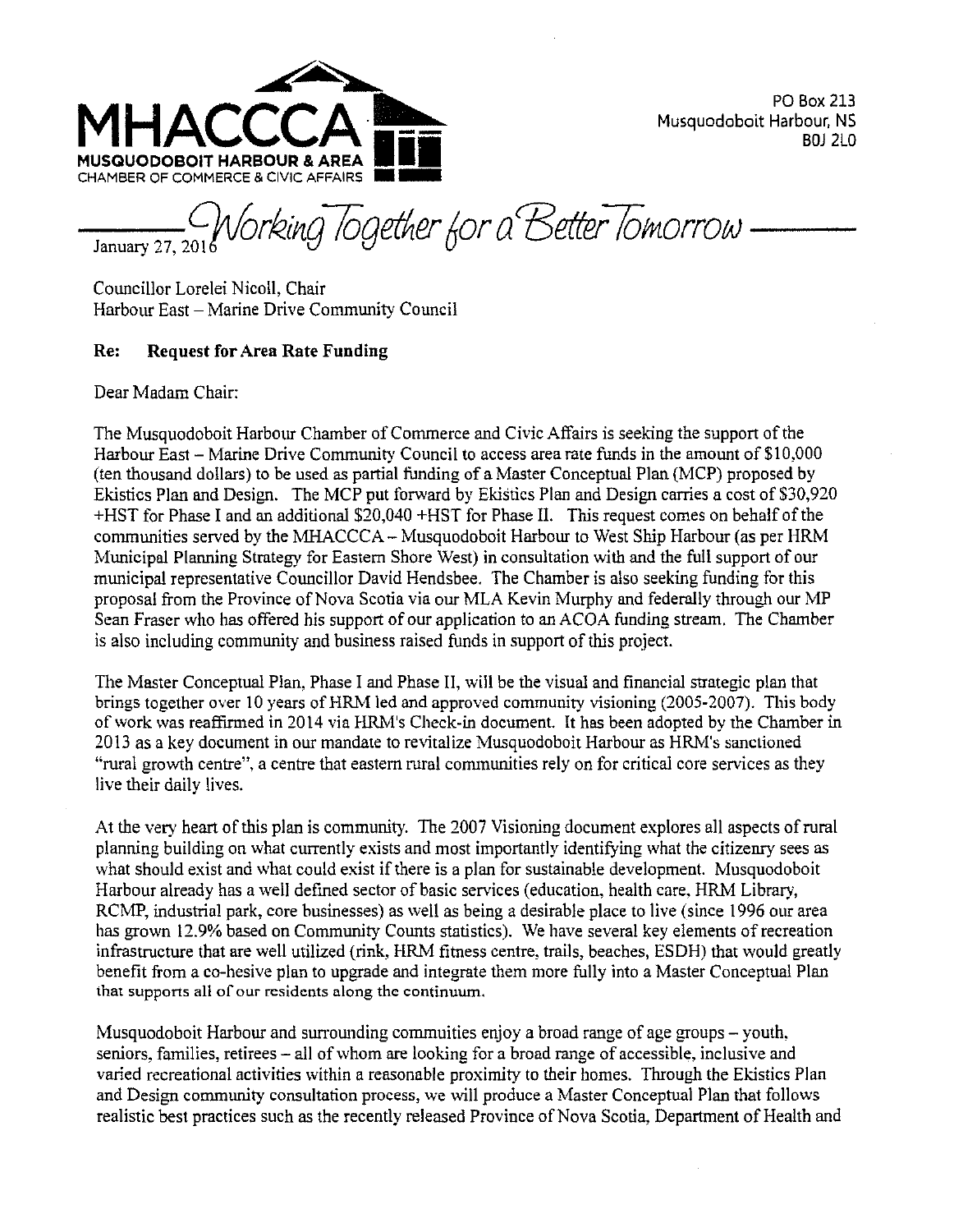January 27, 2016 Councillor Lorelei Nicoll, Chair Harbour East - Marine Drive Community Council Page 2

Wellness: Shared Strategy for Advancing Recreation in Nova Scotia which has adopted A Framework for Recreation in Canada 2015 Pathways to Wellbeing. A main focus of this strategy is the promotion of active transporation and recreation and the refurbishing of existing structures and spaces for multiple purposes such as recreation (e.g. Use of schools, churches, vacant land).

Our request to the Harbour East - Marine Drive Community Council is to access assistance from the Musquodoboit Harbour Area Rate. We believe this request is supported by the over-arching theme of Musquodoboit Harbour itself as an accessible well planned walking community that ties together the existing recreational amenities for the communities living within the Musquodoboit Harbour to West Ship Harbour commuities and the future number of tourists will grow exponentially as the Bay of Island projects unfolds. The ACOA Strategic Tourism Expansion Project (STEP) Working group has recently expanded their territory to include Musquodoboit Harbour to Sherbrooke naming Musquodoboit Harbour as the "gateway to the Eastern Shore". MHACCCA Director Karen Mitchell has recently been appointed to the STEP Working Group.

This Plan is crucial to our communities taking control of their future and building upon the solid work started by HRM planners in 2005 when they named Musquodoboit Harbour as a "hub centre" and later on as a "rural growth centre". The Musquodoboit Harbour Chamber of Commerce and Civic Affairs, along with our municipal Councillor David Hendsbee respectfully request access to this funding and in return we will produce a well rounded financially-costed plan that is shovel-ready to access opportuities that will bring to life the communities vision . *It all starts with the Ekistics Plan. Our Chamber in partnership with HRM will become agents for change and have the ability to fully* engage in the revitaliztion of our communities.

Attached please find a copy of the Ekistics proposal as well as links to the other documents cited in this request for funding. The Chamber looks forward to the opportunity to present this request to you at an upcoming meeting of the Harbour East – Marine Drive Community Council and to engage with you in meaningful dialogue about our exciting plans.

 $\mathbf{z}$  , and  $\mathbf{z}$  and  $\mathbf{z}$ 

Respectfully submitted by,

Original Signed

Margo Hudson, Chair Musquodoboit Harbour Chamber of Commerce and Civic Affairs

cc: Jennifer Weagle, Legislative Assistant, Municipal Clerk's Office Attachments: Ekistics Master Conceptual Plan pdf link: see attached page